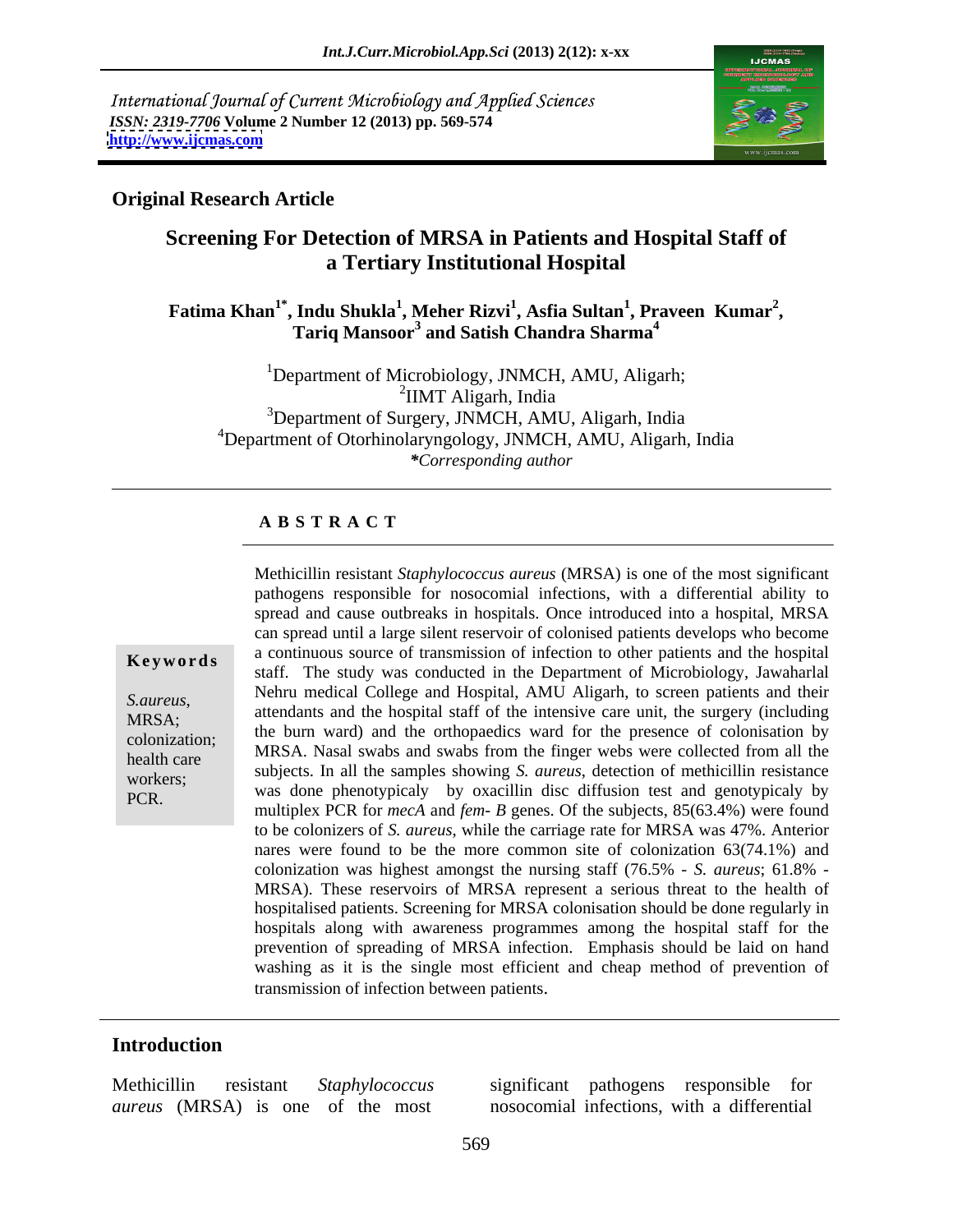ability to spread and cause outbreaks in and to eradicate the same by advising 1% hospitals(Text-Williams *et al.,*1979). Mortality and morbidity rates in MRSA infections is roughly twice the level of those seen in cases of methicillin sensitive **Materials and Methods** staphylococcal infections.

institution by a colonised or infected

transmission of MRSA within institutions appears to be poor hand hygiene (Boyce , who become a continuous source of each nares( $\overrightarrow{Kim}$  DH *et al.*, 2010).

expensive drugs, like vancomycin and meat broth. Only those specimens from teicoplanin. The emergence of which staphylococci isolated were *aureus* (VISA) (Asadullah *et al.,*2003; the scarcity of the treatment options and as a control for the diagnostic procedures. the morbidity and mortality associated with MRSA infection, concerted efforts should be made to control the spread of this lethal pathogen. This study was All the isolates were subjected to oxacillin designed to screen the health care workers (HCWs) and the patients in the intensive disc. A 0.5 McFarland turbidity standard care unit, the surgery(including the burn suspension of the isolate was made and ward) and the orthopaedics ward for lawn culture was done on Mueller-Hinton

and to eradicate the same by advising 1% mupirocin ointment and 2% chlorhexidine gel applied thrice daily for 15 days.

### **Materials and Methods**

MRSA is usually introduced into an Department of Microbiology, Jawaharlal patient or health care worker(Mulligan *et*  AMU Aligarh from July 2006 to July *al.,*1993) Several modes of transmission 2007. Patients and their attendants and the exist, including transient colonisation of hospital staff (including nurses and hospital staff and contact with heavily doctors) of the intensive care unit, the contaminated fomites and environmental surgery (including the burn ward) and the surfaces around infected patients (Crossly orthopaedics ward were screened for the *et al*., 1979; Muder *et al.,*1991). presence of colonisation by MRSA. However, the most important mode of screening. From each subject three swabs, 2001). Once introduced into a hospital, culture were performed by swabbing a MRSA can spread until a large silent sterile saline solution moistened swab for reservoir of colonised patients develops five seconds along the interior walls of transmission of infection to other patients Similarly, sample from the finger webs and the hospital staff. were collected using a moistened swab. Currently, the treatment options for sheep blood agar, MacConkey agar, MRSA are limited to very few and Mannitol salt agar and Robertson's cooked vancomycin resistant *S. aureus* (VRSA) included in the study. All the isolates and vancomycin intermediate strains of *S.*  suggestive of *S. aureus* were identified by Himartshu *et al.,*1997) shrink the treatment options even further. Because of susceptible strain ATCC 25923 was used The study was conducted in the Nehru medical College and Hospital, Informed consent was obtained prior to the one each from both the anterior nares and from the finger webs were collected. Nasal each nares(Kim DH *et al.,*2010). The samples were cultured on  $5-10\%$ meat broth. Only those specimens from which staphylococci isolated were the standard biochemical (Baird D, 2006). The methicillin

### **Oxacillin disc diffusion test**

colonisation with *S.aureus* and MRSA All the isolates were subjected to oxacillin disc diffusion test using oxacillin 1 µg agar (MHA) plates containing 4% NaCl.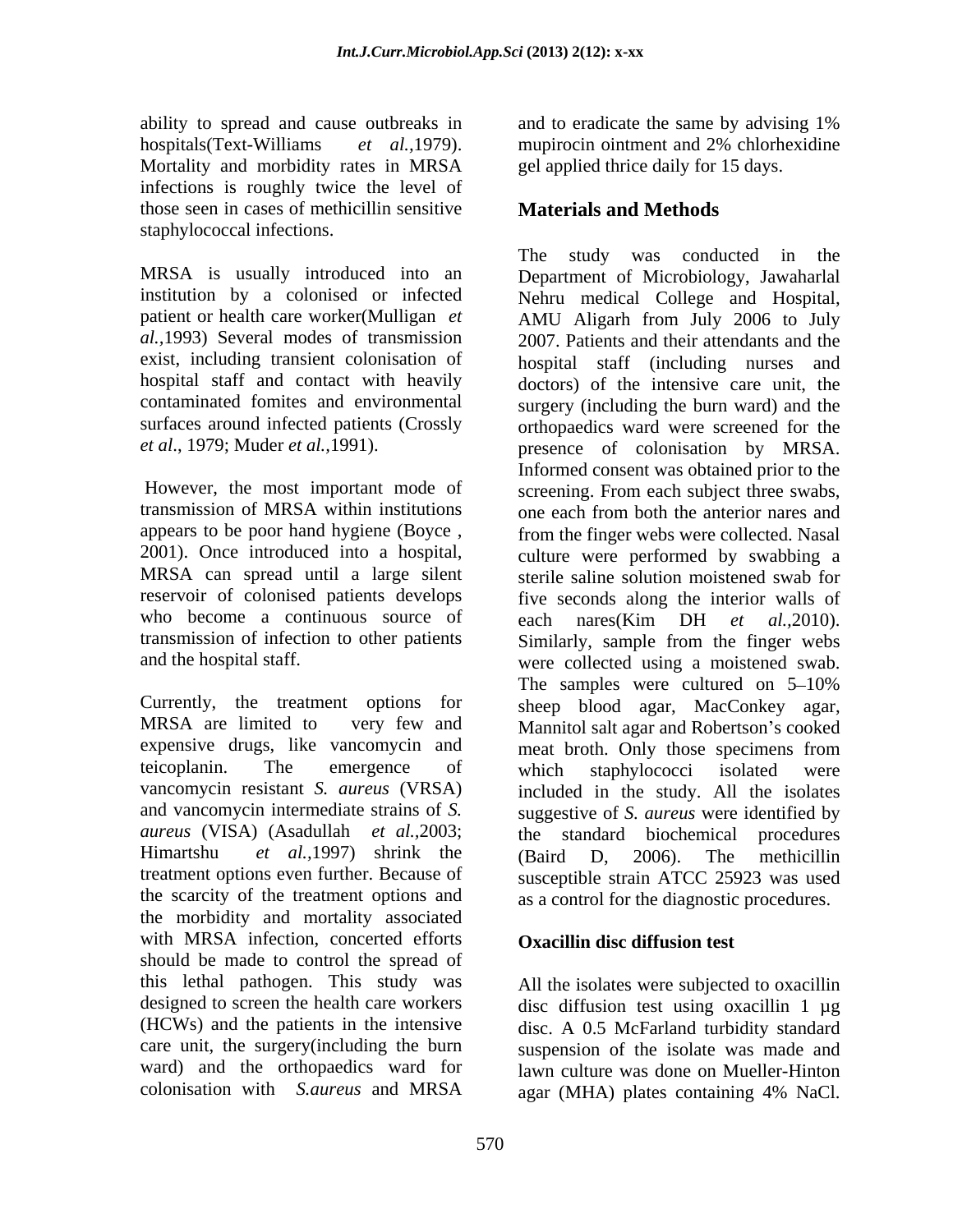Plates were incubated at 37 °C for 18 h 63(60.6%) were confirmed as MRSA by and zone diameters were measured. An inhibition zone diameter of  $\leq 10$  mm was mm was taken as methicillin sensitive Similar to S. *aureus* colonisation. MRSA

MIC was determined by agar dilution test. were included. Lowest concentration at

## **PCR amplification for** *mecA* **and** *femB*

Duplex PCR (Jonas, 1999) was carried out on all the *S. aureus* strains found with 1% mupirocin and 2% chlorhexidine as described by Geha *et al.,*1994. Amplicons of 310 bp were consistent with *mecA* and of 651 bp with *femB* gene

*Staphylococcus aureus* was isolated in a similar prevalence for total of 85(63.4%) subjects included in the colonisation by *S. aureus* (Aravind P, study. The total number of *S aureus* 2000). Out of the 85 subjects classified as isolates from these 85 cases was found to carriers, 22.3% tested positive at multiple be 104 as 19(22.3%) carried *S aureus* at multiple sites. Colonisation was found to one site. However, other authors have be highest in the anterior nares 63(74.1%), reported colonisation at multiple sites to followed by the finger webs  $41(48.2%)$  be more frequent (Aravind P, 2000). (Table 1). Carriage was higher among the nurses 26(76.5%) than the doctors 24(70.6%). Among the patients 20(60.6%) than the finger webs (48.2%) (Table 1). and 15(45.5%) of their attendants were carriers (Table 2). 65(62.5%) isolates were of the most common sites in other studies found to be methicillin resistant by oxacillin disc diffusion test while

the detection of *mec-A* gene.

reported as methicillin resistant and  $\geq 13$  The carriage rate for MRSA was 47%. (CLSI, 2004). carriage was highest among the nursing **MIC determination of oxacillin** (47%). Overall, 15(45.4%) patients and 10 different dilutions of oxacillin were with MRSA colonisation 6(40%) had risk selected such that the concentrations that factors for MRSA acquisition. Two had allowed determination of MIC breakpoints previous history of antibiotic intake and defining susceptible  $(\leq 2\mu g/ml)$  and two had history of previous history of resistant  $(\geq 4\mu g/ml)$  (CLSI, 2004) values hospitalisation. One patient was diabetic which the growth was inhibited by 80% or and undergone some intervention in the more was recorded as MIC. hospital. Among the 11 attendants with **genes** history of antibiotic intake. Carriers methicillin resistant on MIC determination gel for 15 days. They were screened for Similar to *S. aureus* colonisation, MRSA staff (61.8%) followed by the doctors 11(33.3%) persons accompanying them carried MRSA. Out of the 15 patients decubitus ulcers and one had undergone some intervention in the MRSA colonisation, 2 had previous history of hospitalisation and two had (attendants) of MRSA were removed from active care of patients and were treated with 1% mupirocin and 2% chlorhexidine the absence of MRSA carriage before resuming their normal duties.

amplification. Out of a total of 134 subjects included in **Result and Discussion** one or more sites on culture making a total the study, 63.4% yielded *S. aureus* from of 104 isolates. Other authors have reported a similar prevalence carriers, 22.3% tested positive at multiple sites and 77.7% carried *S. aureus* only at be more frequent (Aravind P, 2000). Anterior nares were found to be the commoner site of colonisation (74.1%) Nasal carriage has been identified as one (Locksley *et al.,*1982).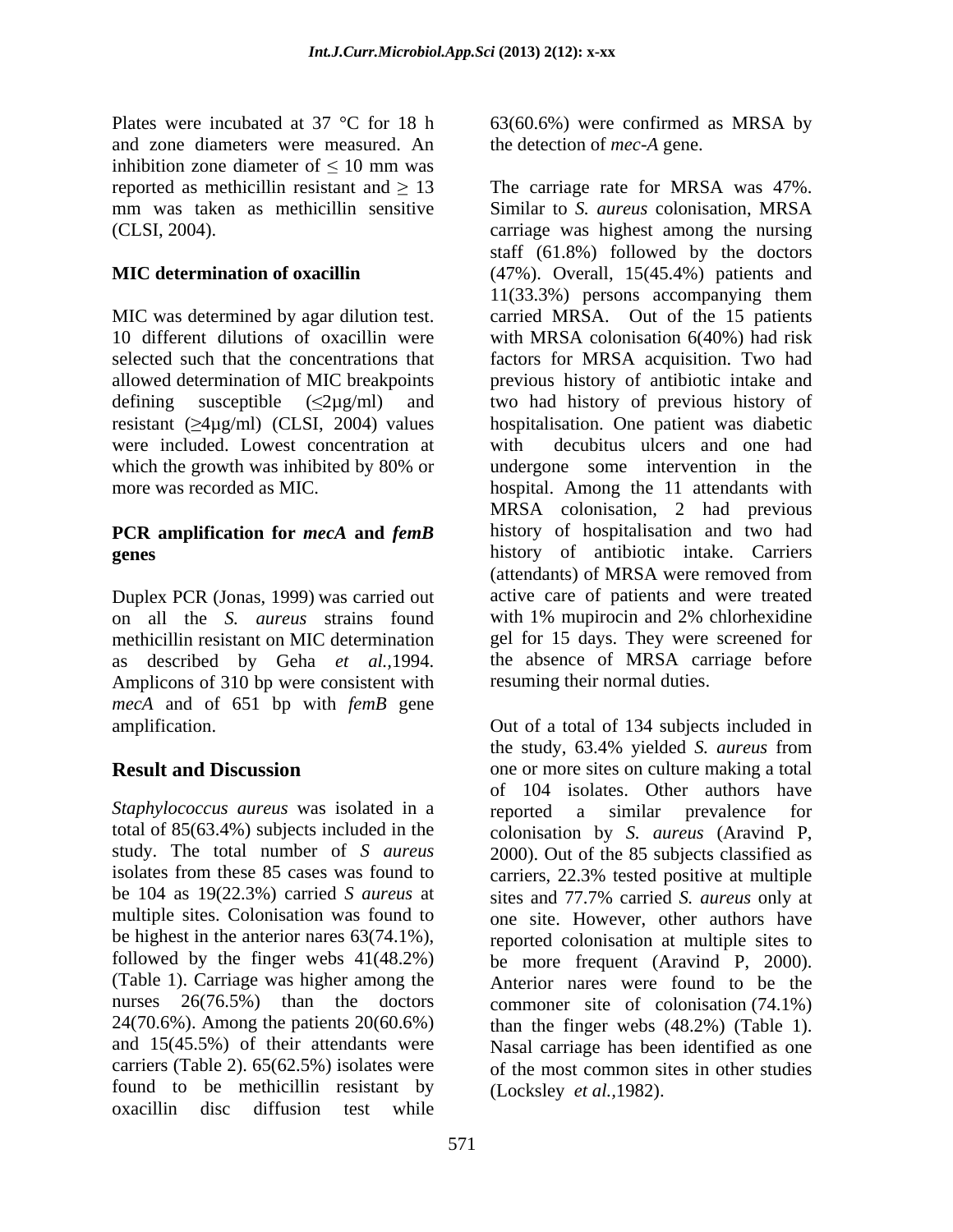| Site of colonisation                  | <i>S. aureus</i> isolated no. $(\%)$ |
|---------------------------------------|--------------------------------------|
| Anterior nares                        | 44((51.8)                            |
| Finger webs                           | 22(25.9)                             |
| Both (finger webs and anterior naris) | 19(22.3)                             |
| Fotal                                 | 85(100)                              |

**Table.1** Site of colonisation of *S. aureus* among the subjects

| Table<br>$\mathcal{L}$ Pattern of color<br>ation among the various study or<br>groups<br>lonisation |  |
|-----------------------------------------------------------------------------------------------------|--|
|                                                                                                     |  |

| Subject       | <b>Total</b><br>number | S. aureus | <b>MRSA</b> |
|---------------|------------------------|-----------|-------------|
|               | screened               | no.(%)    | no.(%)      |
| Doctors       | 34<br>◡᠇               | 24(70.6)  | 16(47.0)    |
| <b>Nurses</b> | 34<br>◡᠇               | 26(76.5)  | 21(61.8)    |
| Patients      | 33                     | 20(60.6)  | 15(45.4)    |
| Attendants    | 33<br><u>ل ل</u>       | 15(45.4)  | 11(33.3)    |
| Total         | 134                    | 85(63.4)  | 63(47.0)    |

Prevalence of *S. aureus* as well as MRSA nursing staff (76.5%/61.8% respectively) wards, 20(60.6%) carried *S. aureus and* these antibiotic resistant pathogens.

confirmed as methicillin resistant by

Among the patients with MRSA 40% had hands on contact. associated risk factors, while 36.6% of attendants harbouring MRSA had risk MRSA represents a serious threat to the factors. Carriers (attendants) of MRSA health of hospitalised patients. Attempts to were removed from active care of patients and reduce the spread of MRSA have largely and were treated with 1% mupirocin and depended on hospital hygiene and patient 2% chlorhexidine gel for 15 days. They isolation. These measureshave met with were screened for the absence of MRSA mixed success: although some countries carriage before resuming their normal have almost eliminated MRSA or duties. remained largely free of the organism,

colonisation was highest among the The original reservoir from which the followed by the doctors (70.6%/47%). unclear. Hospital personnel are among Amongst the patients admitted in various those implicated as possible sources of *45.4% were MRSA carriers*; while 45.5% Transmission of these strains to the of the patients attendants accompanying patients is then likely to occur during them were *S aureus* colonisers and 33.3% harboured MRSA (Table 2). *al.,*2002).The problem is compounded in By oxacillin disc diffusion test, 62.5% also in the orthopaedics and surgery wards isolates were found to be methicillin because of the long duration of stay of resistant; while 60.6% isolates were these patients in the hospital and intake of detection of *mecA* and *femB* genes on factor for decreasing the immunity of the duplex PCR. patients. Care of these patients is often patients acquire these isolates remains these antibiotic resistant pathogens. routine patient care (Cespedes *et*  the intensive care and the burns unit and also in the orthopaedics and surgery wards multiple antibiotics which becomes a risk labour intensive requiring many hours of hands on contact.

> mixed success: although some countries have almost eliminated MRSA or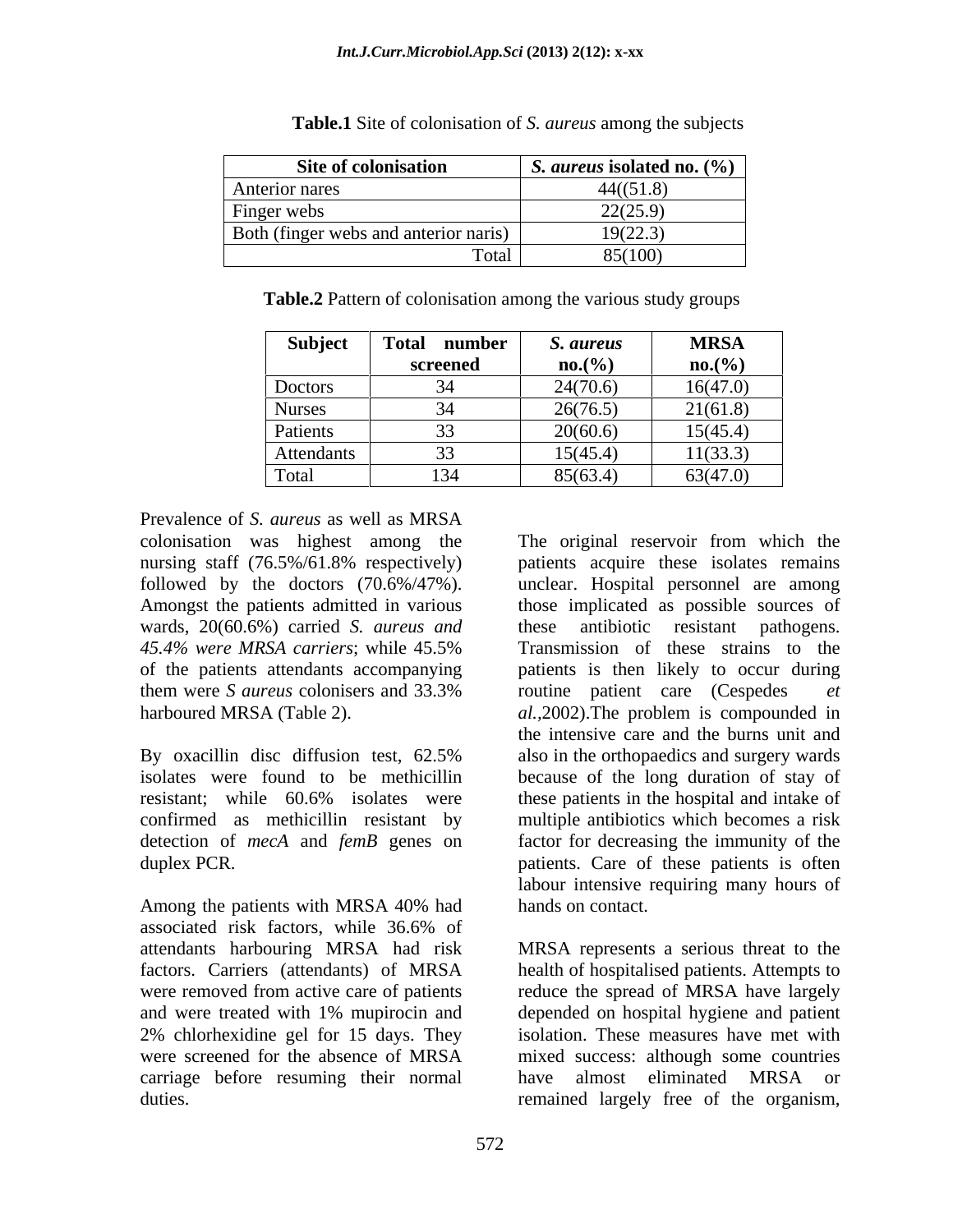others have seen substantial increases  $13<sup>th</sup>$  edition, Churchill livingstone despite rigorous control policies(Cooper Edinburg. 245-261 *et al.,*2004). Several surveys have confirmed that the incidence of MRSA varies by region, the proportion of isolates resistant to methicillin has ranged from less than 1% in Scandinavia to more than Casewell, M.W., 1995. New threats to the 30% in Spain, France, Italy and India (Voss *et al.,*1994; Herwalt *et al.,*1996; Khan *et al.,*2010; Mehta *et al.,*1996)

MRSA has become a menace in the hospitals with a scarcity of treatment F.D. 2002. Differences between options. Therefore, screening for MRSA colonisation should be done regularly in medical and nonmedical personnel. J hospitals along with awareness .Clin. Microbiol. 2594-2597 hospitals along with awareness .Clin. Microbiol. 2594- 2597<br>programmes among the hospital staff for Cooper, B.S., Medley, G.F, Stone, S.P, the prevention of spreading of MRSA infection. Infection control measures J.A, Duckworth, G, Lai, R and should be strictly adhered to in dealing with colonised subjects, like patient screening for MRSA before hospital admission and isolation. Emphasis should be laid on hand washing as it is the single  $10223-10228$ . most efficient and cheap method of Crossly, K., Landesman B, and Zaske, D. prevention of transmission of infection between patients. by strains of *Staphylococcus aureus*

- Aravind, P., Krishnan, P.U, Srinivasa, H and Joseph V. 200. Screening of Burns staff of a tertiary care hospital for methicillin resistant *Staphylococcus aureus* colonisation. MJM 2000; 5: 80-<br>84 (2): 831-835.
- Asadullah, S., Kakru D.K, Thokar M.A, Indian J. Med. Microbiol. 21: 196-198 laboratory. J<br>rd D. 2006 Stanbylococcus: Cluster 32:1768-1772.
- Baird, D.. 2006. Staphylococcus: Cluster 32:1768-1772.<br>
forming Gram positive cocci In Herwalt, A.H., 1996. Control of forming Gram positive cocci. In Medical Microbiology, eds ColleeJG, Dugid JP, Fracer AG, MarimionBP.

Edinburg. 245-261

- Boyce, J.M., 2001. MRSA patients proven methods to treat colonization and infection. J Hosp. Infect. 48: S9- S<sub>14</sub>
- control of methicillin resistant *Staphylococcus aureus*. J Hosp. Infect*.* 30(Suppl): 465-471
- Cespedes, C., Miller, M, Quagliarello, B, Vavagiakis, P, Klein, R.S and Lowy F.D. 2002. Differences between Staphylococcus aureus isolates from
- Kibbler, C.C, Cookson, B.D, Roberts, Ebrahim, S. 2004. Methicillin resistant *Staphylococcus aureus* in hospitals and the community : Stealth dynamics and control catastrophes. PNAS. 101(27): 10223-10228.
- **References** aminoglycosides. J. Infectious. Dis. 1979. An outbreak of infections caused resistant to methicillin and 139: 280-287
	- $84$  (2): 831-835. Fatima Khan, Indu Shukla and Meher Rizvi. 2010. Cefoxitin Disc Test as a Marker for Detecting Methicillin Resistance in *Staphylococcus aureus* Isolates. J .Pure. Appl .Microbiol. 4 (2): 831-835.
	- Bhat F. A, Hussain N and Shah, A. Persing, D.H. 1994. Multiplex PCR for 2003. Emergence of low level identification of methicillin resistant vancomycin resistance in MRSA staphylococci in the clinical vancomycin resisitance in MRSA. Staphylococci in the clinical<br>Indian I Med Microbiol 21:196-198 laboratory. J Clin. Microbiol. Geha, J., J. R.Uhl, C. A. Gustaferro and Persing, D.H. 1994. Multiplex PCR for identification of methicillin resistant staphylococci in the clinical laboratory. J .Clin. Microbiol. 32:1768-1772.
	- Mackie and Mc Cartney, Practical and methicillin resistant Staphylococcus<br>Medical Microbiology eds Collee IG aureus in the Hospital setting. Herwalt,  $A.H.,$  1996. methicillin resistant *Staphylococcus aureus* in the Hospital setting. American. J. Med*.* 106: 11S-18S.